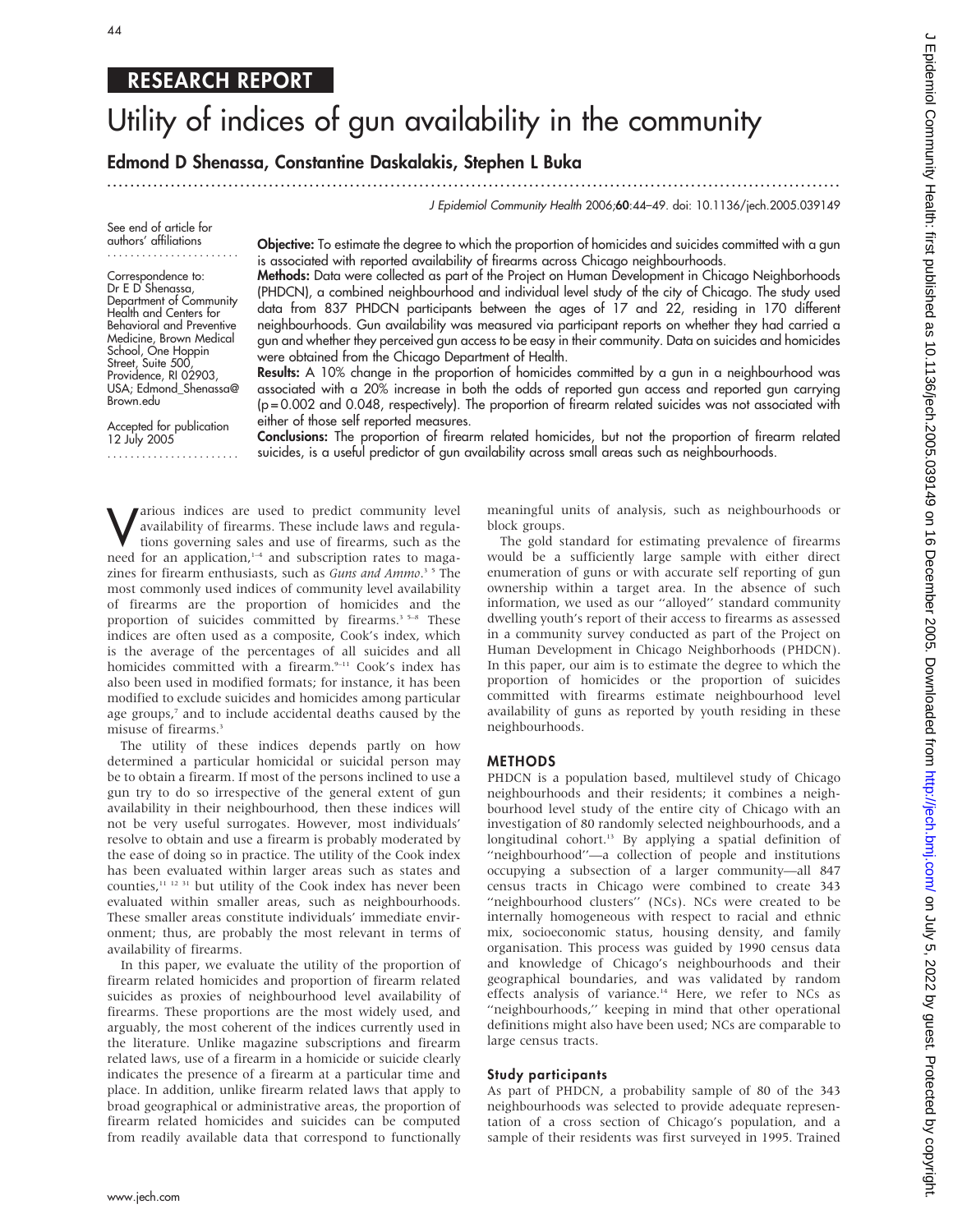|                                               | Neighbourhoods<br>$n$ (%) | <b>Participants</b><br>$n$ (%) |
|-----------------------------------------------|---------------------------|--------------------------------|
| Age                                           |                           |                                |
| $15 - 18$                                     |                           | 505 (60)                       |
| $19 - 22$                                     |                           | 332 (40)                       |
| Sex                                           |                           |                                |
| Female                                        |                           | 429 (51)                       |
| Male                                          |                           | 408 (49)                       |
| Race/ethnicity                                |                           |                                |
| White (non-Hispanic)                          |                           | 134 (16)                       |
| African American                              |                           | 270 (32)                       |
| Hispanic                                      |                           | 327 (39)                       |
| Other                                         |                           | 106 (13)                       |
| Racial/ethnic composition of neighbourhoods   |                           |                                |
| Predominantly white                           | 37(22)                    | 168 (20)                       |
| Predominantly African American                | 56 (33)                   | 194 (23)                       |
| Predominantly Hispanic                        | 26(15)                    | 153 (18)                       |
| Mixed                                         | 51 (30)                   | 322 (38)                       |
| % Homicides in neighbourhood committed w/gun* |                           |                                |
| $0 - 60$                                      | 44 (26)                   | 224 (27)                       |
| $61 - 70$                                     | 33 (20)                   | 156 (19)                       |
| $71 - 80$                                     | 47 (28)                   | 234 (28)                       |
| > 80                                          | 45 (27)                   | 214 (26)                       |
| % Suicides in neighbourhood committed w/gunt  |                           |                                |
| $0 - 20$                                      | 37 (22)                   | 184 (22)                       |
| $21 - 40$                                     | 57 (34)                   | 303 (36)                       |
| $41 - 60$                                     | 40 (24)                   | 184 (22)                       |
| >60                                           | 34 (20)                   | 164 (20)                       |

neighbourhoods (two subjects) could not be classified because no suicides were reported.

interviewers then assessed study participants during private sessions at the subjects' residence. A total of 1329 15 and 18 year old participants were enrolled during this first wave of data collection. The overall response rate was 76%, ranging from 79% for Hispanics to 63% for Asian/Pacific Islanders.<sup>1</sup> In this paper, we use information collected during the second wave of data collection, which took place about two years after the first wave, for the original 15 and 18 year old cohorts. During PHDCN's second wave of data collection (1997–2000), 884 of the original participants in these two cohorts were re-interviewed; 767 of those were still living in the same neighbourhood they resided in during the first wave of PHDCN.

#### Suicide and homicide data

Data on homicides and suicides were compiled from annual mortality data files maintained by the Chicago Department of Public Health. Firearm related homicides were classified according to the International Classification of Diseases, 9th revision, (ICD-9) external causes of injury codes 965.0, 965.2, 965.3, 965.4.<sup>15</sup> Firearm related suicides were similarly identified by ICD-9 external causes of injury codes E955.0- E955.4. Data from the years 1990 to 1998 were averaged to compute the proportion of firearm related homicides and suicides in each neighbourhood.

#### Measures of firearm availability

In the absence of an accurate census of the prevalence of firearms across various neighbourhoods, we used, as our ''alloyed'' standard, self reports by youth residents of the city of Chicago of gun carrying and the ease by which guns may be obtained. For gun carrying, each participant was asked if s/ he ''ever carried a concealed gun anywhere'' (yes/no). For ease of access, each participant was asked ''how easy is it for teenagers in the neighbourhood to get a gun.'' This question was originally scored on a 5 point scale ( $1 =$  very easy, to  $5 =$ impossible) and was then dichotomised as easy (1 or 2) versus not easy (3 though 5).



Figure 1 Lowess smoother for the proportion of participants reporting having carried a gun, as a function of: (A) proportion of homicides in the neighbourhood committed with a gun, and (B) proportion of suicides in the neighbourhood committed with a gun.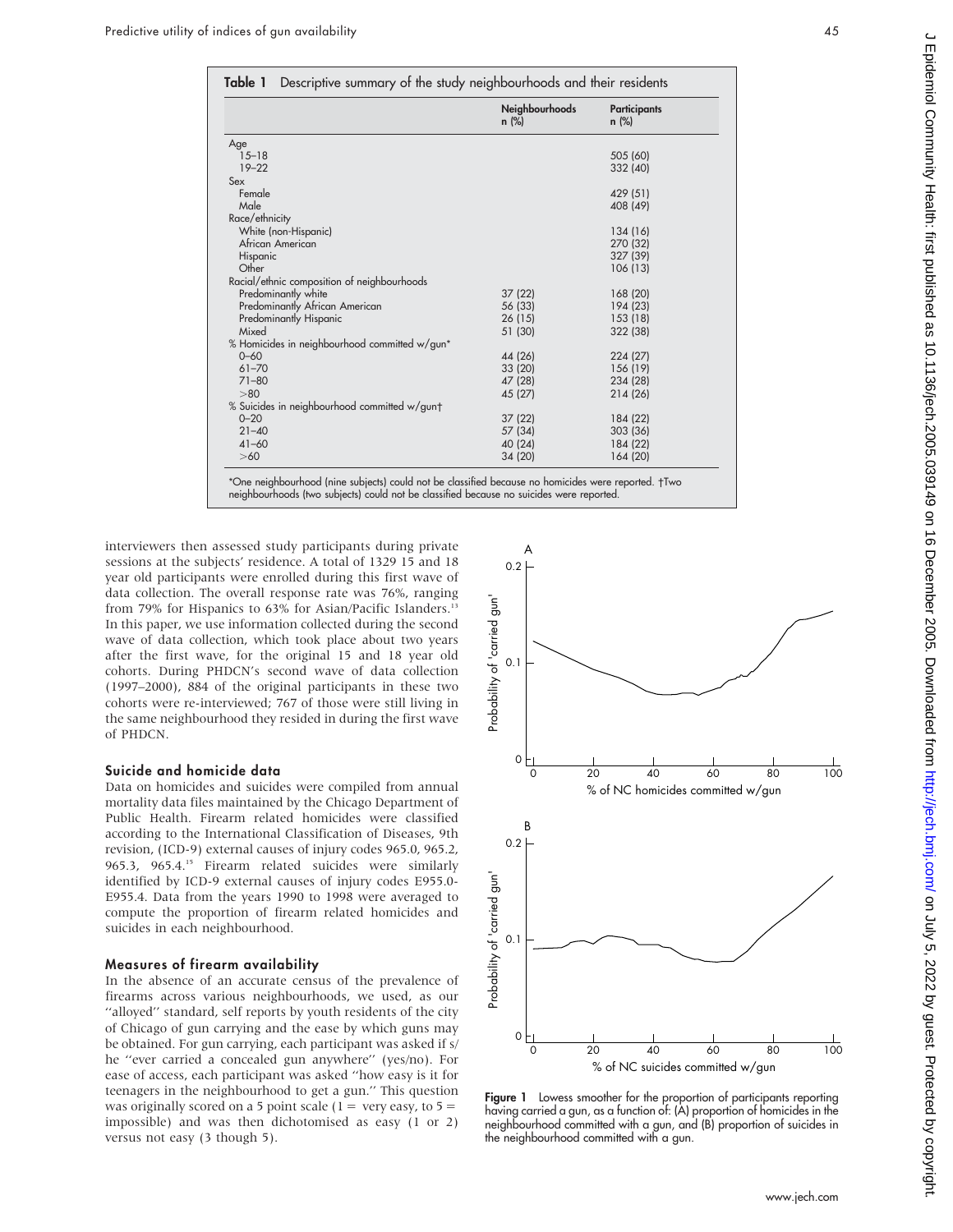| Table 2 Univariable results for reported gun carrying ("ever carried a gun") and |  |
|----------------------------------------------------------------------------------|--|
| perceived gun availability ("easy to get a gun")                                 |  |

|                                                                    | Ever carried a gun? |              | Easy to get a gun? |              |
|--------------------------------------------------------------------|---------------------|--------------|--------------------|--------------|
|                                                                    | <b>OR</b>           | $(95%$ CI)   | <b>OR</b>          | (95% CI)     |
| % Homicides committed w/gun (10%)<br>increase)                     | 1.23                | (1.06, 1.44) | 1.26               | (1.10, 1.44) |
| Within neighbourhood correlation of<br>reports (clustering effect) | 0.79                | (0.57, 1.10) | 1.35               | (1.02, 1.80) |

# Analytical approach

Our reliance on self reports of gun availability, as our ''alloyed'' standard, raises the potential for misreporting. The probability of truthfully reporting on a sensitive topic, such as gun carrying is partly a function of respondents' perceptions of social desirability of that behaviour (see for example, Raghubir and Menon<sup>16</sup> and Weeks and Moore.<sup>17</sup>) We do not have information on the study respondents' perceptions of social desirability of carrying guns. However, sociodemographic characteristics generally correlate reasonably well with perceptions of social desirability.<sup>16 17</sup> For example, we would expect men and older respondents to be more likely than women and younger respondents to find it acceptable to carry guns and to perceive guns to be more readily accessible.18 Therefore, we controlled for respondents' age, sex, and race/ethnicity.

Presumably, the association between proportions of firearm related homicides and suicides with self reports of gun carrying is influenced by other neighbourhood level correlates of violent behaviour, such as a neighbourhood's level of social cohesion.<sup>19–22</sup> However, our aim was not to identify or control for such potential mediators of the link between proportions of firearm related homicides and suicides and self reports of gun availability (see Molnar et  $al^{23}$  for a study of neighbourhood level determinants of gun carrying). Rather, our aim was to estimate the strength of this link. For this reason, we are not including in our analyses neighbourhood level variables. A similar logic can also apply to individual level variables. Neighbourhood rates of gun availability vary, in part, as a function of residents' demographics. Controlling for these variables might amount to over controlling, hence, diluting the utility of the proportion of homicides and suicides committed with firearms.

Consequently, we fit two logistic regression models, one with and one without age, sex, and race/ethnicity included in the analytic model. The multivariable model with these three

demographic variables was fitted to control for potential reporting bias.

To account for the expected clustering of outcomes by neighbourhood, we used a generalised estimating equations (GEE) approach. GEEs typically use the correlation coefficient to quantify the correlation between outcomes. However, we used the alternating logistic regression method, a GEE variation that uses the odds ratio instead of the correlation coefficient, as the former is a more appropriate measure of association between dichotomous outcomes.<sup>24</sup> We computed all confidence intervals and p values using the robust (''sandwich'') variance estimator. All analyses were carried out in SAS 8.2 (SAS Institute, Cary, NC).

### RESULTS

The analyses were based on data from 835 second wave PHDCN residing in 170 different neighbourhoods. Compared with respondents from the first wave of PHDCN who were lost to follow up, the 835 respondents in the analytical sample were slightly more likely to be Hispanic  $(36\% v 39\%)$ , less likely to be black (38% v 32%), and less likely to be white (17% v 16%). The two groups did not differ on an index of socioeconomic status that reflects both education and income. The number of study participants per neighbourhood ranged from 1 to 27, with a median of 2 (mean  $=$  4.9, standard deviation  $= 5.2$ ). Table 1 presents a descriptive summary of the study's neighbourhoods and their residents.

As designed, most neighbourhoods were comparatively homogeneous with respect to racial/ethnic composition. According to 1990 census data, among 37 neighbourhoods (22%) two thirds or more of the residents were white, while 56 neighbourhoods (33%) were predominantly black, 26 neighbourhoods (15%) were predominantly Hispanic, and the remaining 51 (30%) had a mixed racial composition. According to 1990–98 Chicago Department of Public Health data, there were 4176 homicides reported among 169

|                                                         | Ever carried a gun? |           | Easy to get a gun? |      |           |              |
|---------------------------------------------------------|---------------------|-----------|--------------------|------|-----------|--------------|
|                                                         | %                   | <b>OR</b> | (95% CI)           | %    | <b>OR</b> | (95% CI)     |
| Age                                                     |                     |           |                    |      |           |              |
| $15 - 18$                                               | 7.2                 | 1.00      | Ref                | 73.7 | 1.00      | Ref          |
| $19 - 22$                                               | 13.6                | 2.06      | (1.28, 3.31)       | 68.7 | 0.81      | (0.50, 1.12) |
| Sex                                                     |                     |           |                    |      |           |              |
| Female                                                  | 2.6                 | 1.00      | Ref                | 75.7 | 1.00      | Ref          |
| Male                                                    | 17.2                | 8.10      | (4.21, 15.58)      | 67.7 | 0.68      | (0.50, 0.93) |
| Race/ethnicity                                          |                     |           |                    |      |           |              |
| white (non-Hispanic)                                    | 4.5                 | 1.00      | Ref                | 53.0 | 1.00      | Ref          |
| African American                                        | 13.3                | 2.80      | (1.12, 7.03)       | 81.3 | 2.93      | (1.76, 4.88) |
| Hispanic                                                | 8.0                 | 1.78      | (0.73, 4.34)       | 72.7 | 1.80      | (1.12, 2.92) |
| Other                                                   | 12.3                | 2.00      | (0.64, 6.21)       | 66.3 | 1.51      | (0.84, 2.69) |
| % Homicides committed w/gun (10% increase)              |                     | 1.21      | (1.00, 1.46)       |      | 1.21      | (1.07, 1.37) |
| Within neighbourhood correlation of reports (clustering |                     | 0.91      | (0.61, 1.35)       |      | 1.21      | (0.99, 1.47) |

Digitt. Protected by copyright. Protected by Copyright. Health: New Jobages 2005. Downloaddy tropic published from the  $\tilde{\psi}$  and to the  $\tilde{\psi}$  and as 10.11360/jech.2005.0392.030.030. Downloaddy tropic from the  $\tilde{\psi}$ Epidemiol Community Health: first published as 10.1136/jech.2005.039149 on 16 December 2005. Downloaded from http://jech.bmj.com/ on July 5, 2022 by guest. Protected by copyright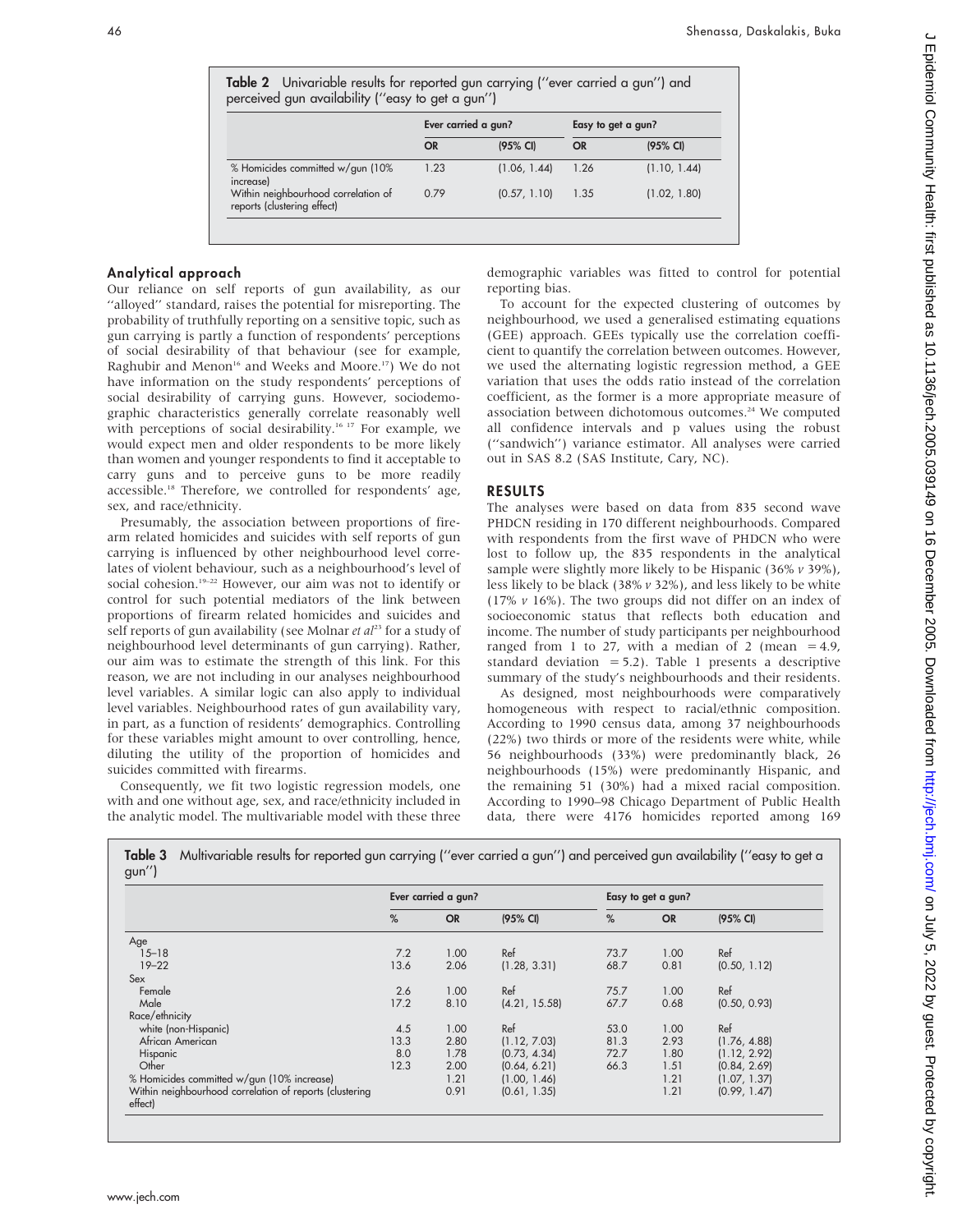

Figure 2 Lowess smoother for the proportion of subjects reporting that a gun is easy to get in the neighbourhood, as a function of: (A) proportion of homicides in the neighbourhood committed with a gun, and (B) proportion of suicides in the neighbourhood committed with a gun.

neighbourhoods (range  $= 1-84$ , median  $= 17$ ), with 3053 (73%) of those committed with a firearm. The proportion of a neighbourhood's homicides committed with a gun ranged from 0% to 100%, with a median of 73%. In addition, during the same time period, there were 1174 suicides reported among 168 neighbourhoods (range = 1–26, median = 6); of those suicides, 460 (39%) were committed with a firearm. The proportion of a neighbourhood's suicides committed with a gun ranged from 0 to  $100\%$  (median =  $38\%$ ).

The study participants were between 15 and 22 years of age, with a median of 17 (mean  $=$  17.9, standard deviation  $= 1.7$ ). Their age distribution was essentially bimodal, with most subjects being 16–17 or 19–20 years old per design.

#### Gun carrying

Overall, 81 (10%) participants reported ever having carried a gun (two participants did not answer this question). Figure 1 shows a non-parametric smoother of the probability of gun carrying as a function of the proportion of homicides and of suicides committed with a gun. Proportion of participants reporting having carried a gun, as a function of: (A) proportion of homicides in the neighbourhood committed with a gun, and (B) proportion of suicides in the neighbourhood committed with a gun. The proportion of firearm related homicides appeared to have a U shaped distribution. However, further investigation showed that there were few observations at the low end of the range (44 participants in

 $\subset$ 

13 neighbourhoods, in which the proportion of firearm related homicides was less than 40%) and that a monotone trend fit most of the data well. Similarly, for the proportion of firearm related suicides, the data were sparse at the high end and the overall distribution appeared quite flat in the main body of the data.

The unadjusted odds (table 2) for gun carrying changed by 23% for every 10% change in the proportion of homicides in the neighbourhood that were committed by a gun  $(p = 0.008)$ . These results were essentially unchanged in the multivariable model (table 3). The adjusted odds of gun carrying changed by 21% for every 10% change in the proportion of homicides in the neighbourhood that were committed by a gun ( $p = 0.048$ ). In addition, the odds of gun carrying for older adolescents were twice that of their younger counterparts ( $p = 0.003$ ), and men were eight times more likely to report ever carrying a gun than women  $(p<0.001)$ . Minorities tended to provide more frequent reports of gun carrying than white people, but the differences across racial/ethnic groups were not significant ( $p = 0.126$ ). There was no significant clustering of reports of gun carrying within neighbourhoods (odds ratio = 0.91,  $p = 0.62$ ). In parallel multivariable analyses, the proportion of firearm related suicides was not associated with gun carrying (adjusted odds ratio for a 10% increase in gun related suicides = 1.01, 95% CI = 0.92 to 1.11,  $p = 0.85$ , results not shown).

#### Gun availability

Overall, 559 of 779 subjects (72%) felt it was easy to obtain a gun in their neighbourhood (58 subjects did not answer this question). Figure 2 shows a non-parametric smoother of the probability of perceived gun availability as a function of the proportion of homicides and of suicides committed with a gun. As with gun carrying, the curve for homicides appears much steeper than the curve for suicides.

Table 2 presents the univariable GEE model for the gun availability that included the proportion of firearm related homicides. The unadjusted odds for gun availability changed by 26% for every 10% change in the proportion of homicides in the neighbourhood that were committed by a gun  $(p = 0.001)$ . As with reported gun carrying, results from the univariable model remained essentially unchanged after adjustment for age, sex, and race/ethnicity (table 3). Perceived ease of obtaining a gun was positively associated with the proportion of the neighbourhood's homicides that were committed with a gun ( $p = 0.002$ ). However, in contrast with the reported gun carrying, older and younger adolescents did not differ much in their perceptions regarding gun availability ( $p = 0.196$ ) and women were significantly more likely than men to report that a gun was easy to obtain in their community ( $p = 0.015$ ). The race/ethnicity reporting on gun availability paralleled that for gun carrying, with minority participants being more likely to report that guns were easy to obtain  $(p = 0.007)$ . The gun availability perceptions of participants from the same neighbourhood were weakly correlated (odds ratio = 1.21,  $p = 0.056$ ). Finally, as with gun carrying, the proportion of firearm related suicides was not associated with predictor of gun availability in the neighbourhood (adjusted odds ratio for a

#### What this paper adds

This is the first neighbourhood level study of the utility of the proportion of firearm related homicides and proportion of firearm related suicides in predicting community level availability of firearms.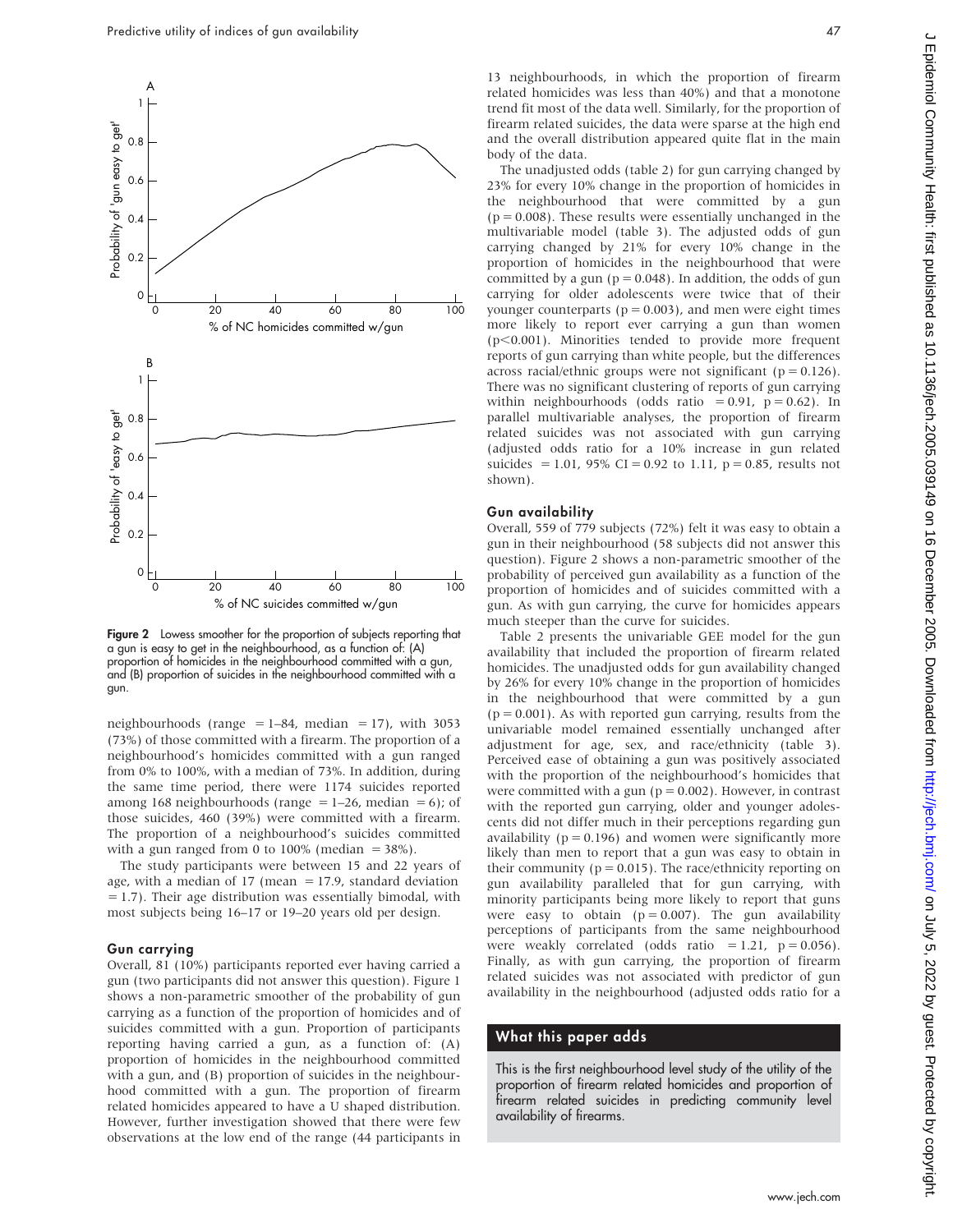Policy implications

Easy access and availability of firearms is an important public health problem. It has been argued that reducing the number of available firearms, either through safer storage practices or legislation limiting sales, can potentially reduce the number of successful suicide attempts by forcing those contemplating suicides to use less lethal methods and by reducing the number of impulsive suicide acts. Studies of these issues, as well as the planning of public health programmes, can benefit from the accurate estimates of availability of firearms. Because direct estimates are difficult to obtain, indirect estimates through surrogate indices need to be evaluated. This study considers the utility of indices that can be computed from readily available neighbourhood level data. Consequently, impact of firearm related policy can be considered at a functionally meaningful level, rather than at larger less meaningful geographical areas as is currently the case.

10% difference = 1.04, 95% CI = 0.96 to 1.11,  $p = 0.34$ , results not shown).

#### **DISCUSSION**

We estimated the degree to which the proportion of firearm related homicides and the proportion of firearm related suicides are associated with availability of firearms across Chicago neighbourhoods. As a gold standard of gun availability is unavailable, we used reports of Chicago residents on two questions regarding gun availability as our alloyed standard: ''ever carried a concealed gun anywhere'', and ''how easy is it for a teenager in the neighbourhood to get a gun''. Analysis with or without control for potential differential reporting by age, sex, and race/ethnicity yielded very similar results.

The proportion of a neighbourhood's homicides committed with firearms correlated to the same extent with both self reported gun carrying and perceived ease of access to guns in the neighbourhood. In contrast, the neighbourhood's proportion of suicides committed with firearms did not correlate with either of these self reported measures. This latter finding was surprising as we anticipated comparable utility for the two indices. The lack of association between proportion of suicides committed by a gun and the participants' self reports may be partly attributable to the comparatively smaller number of suicides compared with homicides (1174  $\nu$  4176). However, the computed confidence limits exclude any substantial association between firearm related suicides and either gun carrying or perceived ease of access to guns. This absence of association contradicts a robust association reported by Azarel et al,<sup>12</sup> although those findings were based on state level data.

Our findings must be considered in light of the study's strengths and limitations. Because of insufficient sample size, it is not possible with these data to rank neighbourhoods in terms of their gun prevalences. Even though the number of study participants from each individual neighbourhood was small, the total study sample was substantial. In addition, the study is unique in that its participants were selected to be representative of the entire Chicago population and to reflect the socioeconomic, racial, and ethnic diversity of its neighbourhoods.

The assessment of gun availability in each community was based on self reports of the study participants. Because of the small number of participants from each neighbourhood, it is probable that gun availability was estimated with a degree of error for some communities. This misclassification of the outcome was most probably random and would be expected to generally bias the results towards the null. On the other hand, the estimated proportions of homicides or suicides committed with a gun within each neighbourhood should be comparatively more accurate, as they were computed as averages of population data over nine consecutive years.

We also note that our survey inquired about an illegal activity, Chicago bans handguns and federal law prohibits handgun possession by minors. However, there is a long and rich history of survey research on illegal behaviours, such as substance use, as well as gun use and ownership. Also, the good rapport established with respondents probably increased likelihood of accurate reporting. Nevertheless, it would be useful to discover if the same findings would be replicated among older populations.

Easy access and availability of firearms is an important public health problem.<sup>25-29</sup> It has been argued that reducing the number of available firearms, either through safer storage practices or legislation limiting sales, can potentially reduce the number of successful suicide attempts by forcing those contemplating suicides to use less lethal methods<sup>28</sup> and by reducing the number of impulsive suicide acts.<sup>29</sup> Studies of these issues, as well as the planning of public health programmes, can benefit from accurate estimates of availability of firearms.<sup>30</sup> Because direct estimates are difficult to obtain, indirect estimates through surrogate indices need to be evaluated. In this study, we have shown that one of these indices, the proportion of homicides committed with a gun, shows significant association with self reported measures of gun availability and merits further evaluation.

# .....................

# Authors' affiliations

E D Shenassa, Department of Community Health, Brown School of Medicine, Providence, USA and Centers for Behavioral and Preventive Medicine, Brown School of Medicine and The Miriam Hospital, USA C Daskalakis, Biostatistics Section, Department of Medicine, Thomas Jefferson University, USA

S L Buka, Departments of Society, Human Development and Health, Harvard School of Public Health, and Epidemiology, Harvard School of Public Health, USA

Funding for PHDCN was provided by the John D and Catherine T MacArthur Foundation, the National Institute of Mental Health, and National Institute of Justice.

Conflicts of interest: none declared.

#### **REFERENCES**

- 1 Boor M, Bair JH. Suicide rates, handgun control laws, and sociodemographic variables. Psychol Rep 1990;66:923–30.
- 2 Sloan JH, Rivara FP, Reay DT, et al. Firearm regulations and rates of suicide. A comparison of two metropolitan areas. N Engl J Med 1990;322:369–73.
- 3 Lester D. Firearm availability and the incidence of suicide and homicide. Acta Psychiatr Belg 1988;88:387–93.
- 4 Lester D. Research note: gun control, gun ownership, and suicide prevention. Suicide Life Threat Behav 1988;18:176–80.
- 5 Lester D. Gun ownership and suicide in the United States. Psychol Med 1989;19:519–21.
- 6 Kennedy BP, Kawachi I, Prothrow-Stith D, et al. Social capital, income inequality, and firearm violent crime. In: Kawachi I, Kennedy BP,<br>Wilkinson RC, eds. *The society and population health reader: income* inequality and health. New York, NY: The New Press, 1999.
- 7 Miller M, Azrael D, Hemenway D. Firearm availability and unintentional firearm deaths, suicide, and homicide among 5–14 year olds. J Trauma 2002;52:267–75.
- 8 Lester D. The availability of firearms and the use of firearms for suicide: a study of 20 countries. Acta Psychiatr Scand 1990;81:146-7.
- 9 Hemenway D, Kennedy BP, Kawachi I, et al. Firearm prevalence and social capital. Ann Epidemiol 2001;11:484–90.
- 10 Miller M, Azrael D, Hemenway D. Firearm availability and unintentional firearm deaths. Accid Anal Prev 2001;33:477–84.
- 11 Cook P. The effect of gun availability on robbery and robber murder: a cross sectional study of 50 cities. Policy Study Review Annual 1979;3:743–81.
- 12 Azrael D, Cook P, Miller M. State and local prevalence of firearms ownership measurement, structure, and trends. National Bureau of Economic Research, working paper 8570, 2001 (http://www.nber.org/papers/w8570).